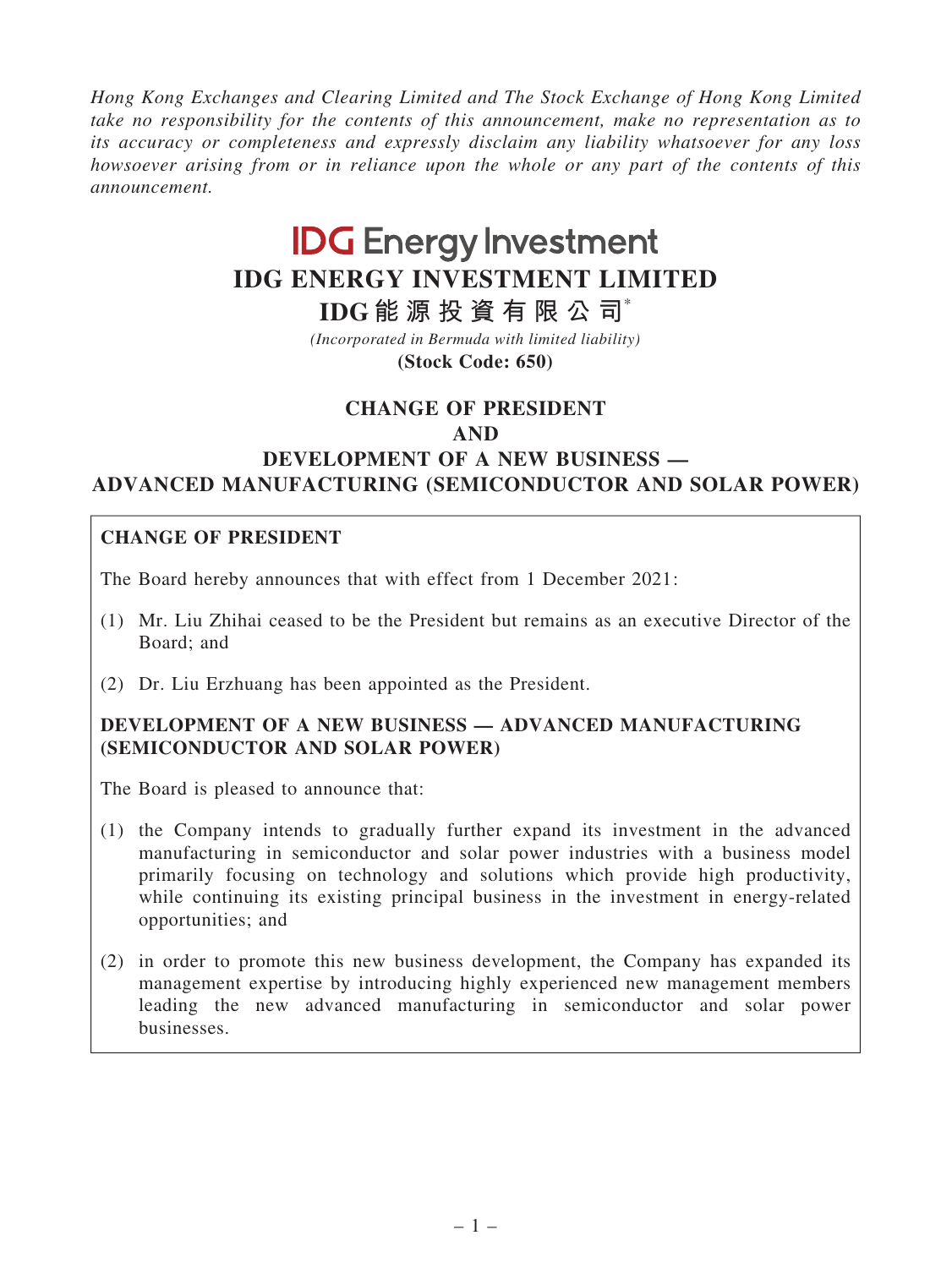#### RESIGNATION OF PRESIDENT

The board (the ''Board'') of directors (the ''Directors'') of IDG Energy Investment Limited (the ''Company''), announces that Mr. Liu Zhihai (''Mr. Liu'') ceased to act as the President of the Company (the "President") with effect from 1 December 2021 in order to focus on his other duties in the Company. Mr. Liu remains as an executive Director.

Mr. Liu has confirmed that he has no disagreement with the Board and that he is not aware of any matters relating to his cessation as the President that need to be brought to the attention of The Stock Exchange of Hong Kong Limited (the ''Stock Exchange'') and the shareholders of the Company.

#### APPOINTMENT OF PRESIDENT

The Board is pleased to announce that Dr. Liu Erzhuang ("Dr. Liu") has been appointed as the President of the Company with effect from 1 December 2021.

The biographical details of Dr. Liu are set out below:

Dr. Liu, aged 58, a Singapore national, who joined the Company in June 2021 as Executive Vice President, has extensive experience in the semiconductor industry. In 1993, Dr. Liu joined Chartered Semiconductor Manufacturing Ltd. (a major semiconductor foundry in the world) and held different engineering and operations management positions. In 2002, he joined Shanghai Advanced Semiconductor Co., Ltd. as the director of operations. In 2004, he joined Lam Research Corporation (a leading semiconductor equipment company engaging in the design and fabrication of semiconductor equipment, and listed on NASDAQ) as the deputy general manager of China. From 2012 to 2014, he served as the general manager of Cree (an innovative semiconductor group specializing in LED and RF devices, the holding company of which is listed on the New York Stock Exchange) in China, and was responsible for sales in mainland China and Hong Kong and the factory base in Huizhou, leading the factory operations of 3,000 employees in the two factories. In 2014, He again joined Lam Research Corporation as corporate vice president and general manager of China. In 2020, he joined Tsinghua Unigroup (a major semiconductor manufacturing, communication, and networking group in China) as executive vice president. Dr. Liu graduated from Xi'an Jiaotong University, majoring in semiconductor physics and devices, and received a Ph.D. from the University of Dundee in the United Kingdom. He is also a postdoctoral fellow at Harvard University in the United States and an MBA from the National University of Singapore.

The Board would like to express its warmest welcome to Dr. Liu on his appointment.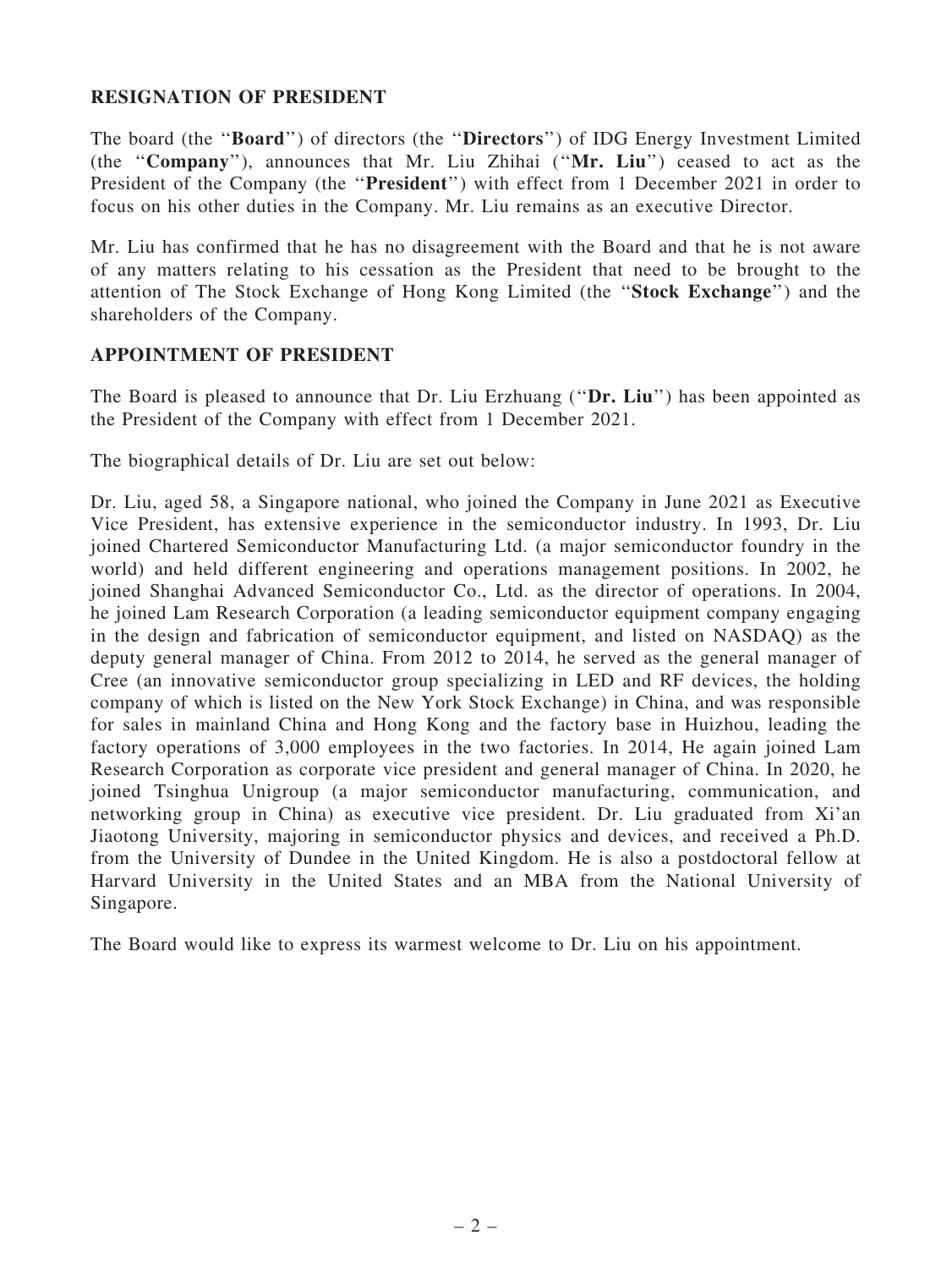#### DEVELOPMENT OF ADVANCED MANUFACTURING — SEMICONDUCTOR AND SOLAR POWER BUSINESS

The Board of the Company, for the purpose of keeping the shareholders of the Company (the ''Shareholders'') and potential investors informed of the latest development of the Company, hereby announces that:

- (1) the Company intends to expand its investment in the advanced manufacturing in semiconductor and solar power industries with a business model primarily focusing on technology and solutions which provide high productivity, while continuing with its existing principal business in the investment in energy-related opportunities; and
- (2) in order to promote this new business development, the Company has expanded its management expertise by introducing highly experienced new management members leading the new advanced manufacturing in semiconductor and solar power businesses.

#### Reasons for the New Business Development

The Company has been reviewing the advanced manufacturing (semiconductor and solar power) industry developments in China and the global market. The Company has agreed to invest in a fund of which the investment objective is to identify, invest in, and manage companies with a primary business focusing on advanced manufacturing including but not limited to those developing and/or fabricating semiconductor and solar power devices and products.

The current new business development represents another milestone initiative of the Company in developing this promising line of investment.

According to reputable market projections, it is estimated that the global semiconductor market will reach US\$400 billion in 2021, and will achieve US\$900 billion by 2030. The global sales of semiconductor manufacturing equipment by original equipment manufacturers are forecast to reach US\$95.3 billion in 2021 comparing to US\$92.4 billion in 2020. The rapid development of smaller chips is expected to comply with more stringent requirements and new solutions for fabrication equipment. To capitalise on these market developments, the Company plans to gradually further expand its investment in opportunities relating to semiconductor equipment. In addition to the semiconductor industry, the solar power industry is another major advanced business that the Company will develop in the future. According to Bloomberg New Energy Finance (BNEF), the LCOE of Solar (levelized cost of electricity) has decreased by more than 80% over the past 10 years, where China has reached grid parity in 2020, which would speed up the industry growth in the future. According to reputable market forecasts, the global solar module market is estimated to reach US\$46.9 billion in 2021 and US\$78.1 billion in 2030, and the corresponding market size of the solar cell equipment market will reach US\$5.6 billion in 2030.

The Company is in the process of identifying and evaluating good investment opportunities in this industry segment. The Company will issue further announcements as and when required under the Listing Rules for any significant investment and business development.